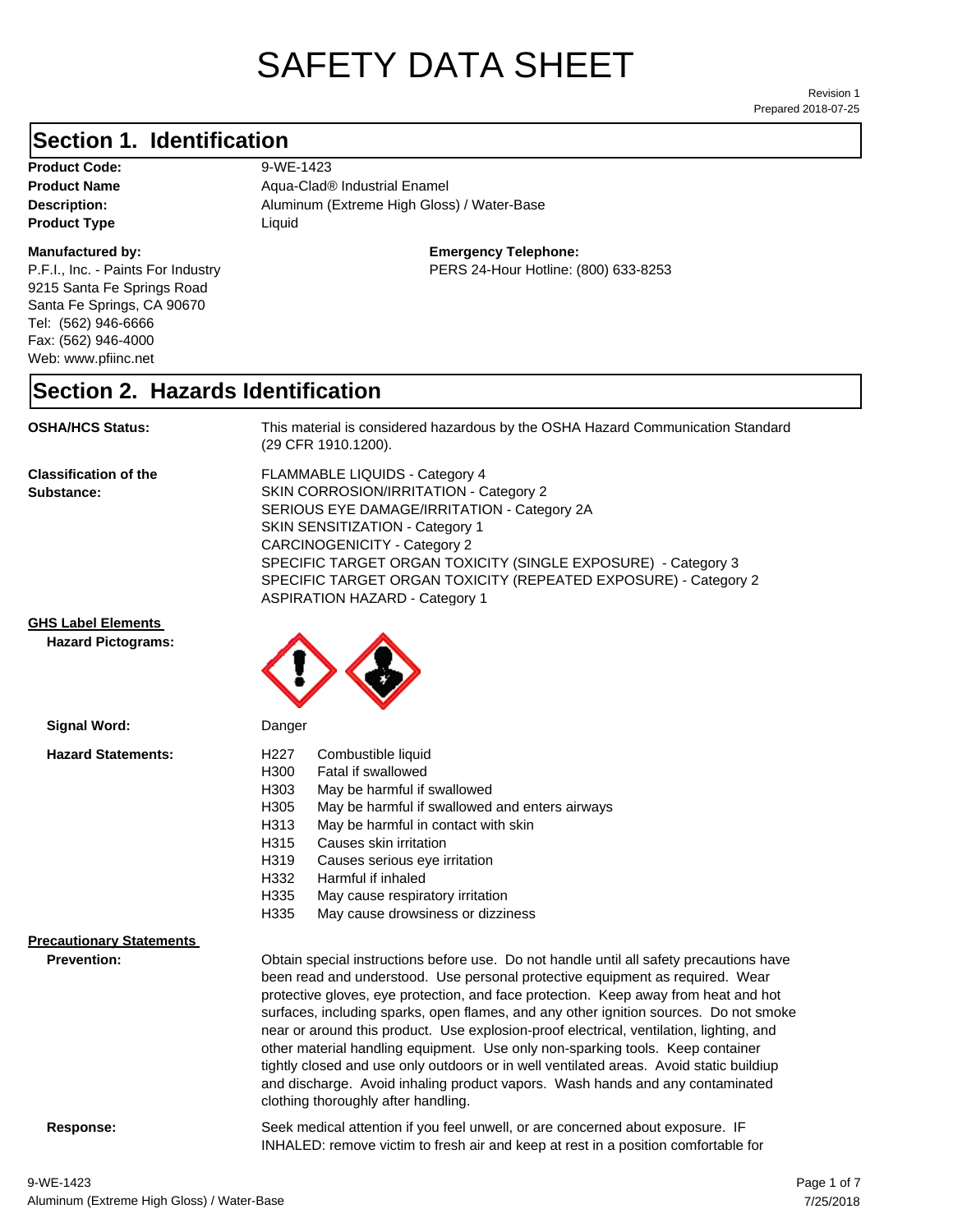| <b>Storage &amp; Disposal:</b>              | breathing. IF SWALLOWED: contact a poison control center or physician immediately.<br>Do not induce vomiting. IN CASE OF SKIN OR HAIR CONTACT: remove all<br>contaminated clothing, and wash skin with soap and water. If irritation or rash occurs,<br>get medical attention. IF IN EYES: rinse with copious amounts of water for several<br>minutes. Remove contact lenses, if present and easy to do so. If eye irritation persists,<br>seek medical attention.<br>Store in a locked and secure environment. Store in a cool, well ventilated area away<br>from direct sunlight and heat. Dispose of contents and container in accordance with all<br>local, regional, state, and federal regulations.                                                                                                                                                                                                                                                                                                                |
|---------------------------------------------|--------------------------------------------------------------------------------------------------------------------------------------------------------------------------------------------------------------------------------------------------------------------------------------------------------------------------------------------------------------------------------------------------------------------------------------------------------------------------------------------------------------------------------------------------------------------------------------------------------------------------------------------------------------------------------------------------------------------------------------------------------------------------------------------------------------------------------------------------------------------------------------------------------------------------------------------------------------------------------------------------------------------------|
| <b>Supplemental Label</b><br>Elements:      | Ensure adequate ventilation at all times when using this product and when sanding the<br>dried film. Wear an appropriate, NIOSH approved particulate respirator. Follow all<br>respirator manufacturer's directions for proper use. Abrading or sanding this product's<br>dried film may release crystalline silica which has been shown to cause lung damage<br>and may cause cancer following long term exposure. Rags, sandpaper, steel wool,<br>and other abrading materials or waste containing this product may spontaneously<br>combust when improperly disposed of. Product contains solvents which can cause<br>permanent brain and nervous system damage. Intentional misuse by concentrating<br>and inhaling the contents of this product can be harmful or fatal. Do not transfer<br>contents to another container.<br>PROPOSITION 65 WARNING: this product contains chemicals known to the State of<br>California to cause cancer and birth defects or other reproductive harm.<br>FOR INDUSTRIAL USE ONLY. |
| <b>Hazards not otherwise</b><br>classified: | None known.                                                                                                                                                                                                                                                                                                                                                                                                                                                                                                                                                                                                                                                                                                                                                                                                                                                                                                                                                                                                              |

# **Section 3. Composition/Information on Ingredients**

#### Chemical Name / CAS No

Ethylene Glycol Monobutyl Ether 111-76-2 10 to 20% Vapor Pressure: .11 kPa

## **Section 4. First Aid Measures**

| <b>Description of First Aid Measures</b> |                                                                                                                                                                                                                                                                                                                                                                                                                                                                                                                                                                                                                                                                                                                                                                                                                        |
|------------------------------------------|------------------------------------------------------------------------------------------------------------------------------------------------------------------------------------------------------------------------------------------------------------------------------------------------------------------------------------------------------------------------------------------------------------------------------------------------------------------------------------------------------------------------------------------------------------------------------------------------------------------------------------------------------------------------------------------------------------------------------------------------------------------------------------------------------------------------|
| <b>Eye Contact:</b>                      | Immediately flush eyes with copious amounts of water. Remove any contact lenses.<br>Rinse for at least 10 minutes. Get medical attention. Chemical burns must be treated<br>promptly by a physician.                                                                                                                                                                                                                                                                                                                                                                                                                                                                                                                                                                                                                   |
| Inhalation:                              | Remove victim to fresh air and maintain in a rest position comfortable for breathing. If<br>fumes are still present, all rescuers should wear appropriate respirators. If victim<br>exhibits irregular breathing, trained personnel should provide artificial respiration or<br>oxygen. Mouth-to-mouth resuscitation may be dangerous. If necessary, contact a<br>poison control center or physician immediately. If victim is unconscious, place in a<br>recovery position and seek medical help immediately. Maintain an open airway for the<br>victim.                                                                                                                                                                                                                                                              |
| <b>Skin Contact:</b>                     | Wash affected areas with soap and water. Remove contaminated clothing and shoes.<br>Continue to rinse the affected area for at least ten minutes. Get medical attention if<br>discomfort continues. Avoid further exposure in the event of any symptoms or<br>complaints.                                                                                                                                                                                                                                                                                                                                                                                                                                                                                                                                              |
| Ingestion:                               | If product is ingested, contact a poison control center or a physician immediately. Do<br>not induce vomitting. Rinse mouth with water and remove dentures, if any. Remove<br>victim to fresh air and keep at rest in a comfortable position to facilitate breathing. If<br>the victim is conscious and the product has been swallowed, provide small quantities of<br>water to drink. Cease if the victim feels sick, as vomitting may be dangerous.<br>Aspiration hazard if swallowed. This product can enter the lungs and cause damage.<br>If vomitting occurs, the head should be kept low so that vomit does not enter the lungs.<br>Never administer anything by mouth to an unconscious person. If unconscious, place<br>in a recovery position while medical attention is sought. Maintain an open airway for |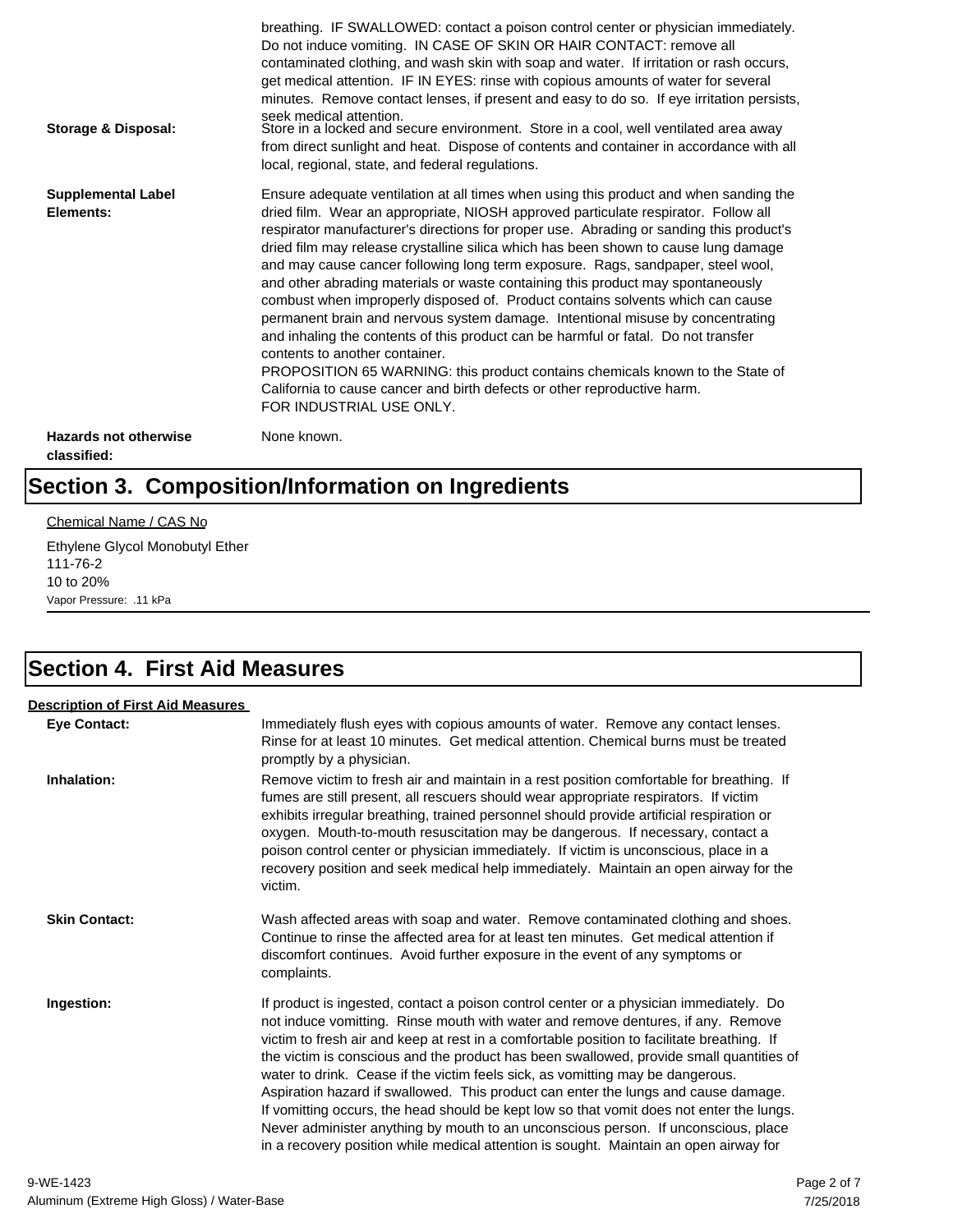|                                                              | the victim.                                                                                                                                                                                                                                                                                                                                                  |  |  |
|--------------------------------------------------------------|--------------------------------------------------------------------------------------------------------------------------------------------------------------------------------------------------------------------------------------------------------------------------------------------------------------------------------------------------------------|--|--|
| <b>Potential Acute Health Effects</b><br><b>Eye Contact:</b> | Causes serious eye irritation.                                                                                                                                                                                                                                                                                                                               |  |  |
| Inhalation:                                                  | Can cause central nervous system depression. May cause drowsiness and dizziness<br>as well as respiratory irritation.                                                                                                                                                                                                                                        |  |  |
| <b>Skin Contact:</b>                                         | Causes skin irritation. May cause an allergic skin reaction.                                                                                                                                                                                                                                                                                                 |  |  |
| Ingestion:                                                   | Can cause central nervous system depression. May be fatal if swallowed and allowed<br>to enter airways. Irritating to mouth, throat and stomach.                                                                                                                                                                                                             |  |  |
| <b>Over-Exposure Signs &amp; Symptoms</b>                    |                                                                                                                                                                                                                                                                                                                                                              |  |  |
| <b>Eye Contact:</b>                                          | Adverse symptoms may include: pain or irritation, watering, redness.                                                                                                                                                                                                                                                                                         |  |  |
| Inhalation:                                                  | Adverse symptoms may include: respiratory tract irritation, coughing, nausea or<br>vomiting, headache, drowsiness or fatigue, dizziness or vertigo, unconsciousness.                                                                                                                                                                                         |  |  |
| <b>Skin Contact:</b>                                         | Adverse symptoms may include: irritation, redness.                                                                                                                                                                                                                                                                                                           |  |  |
| Ingestion:                                                   | Adverse symptoms may include: nausea, vomiting.                                                                                                                                                                                                                                                                                                              |  |  |
|                                                              | Indication of immediate medical attention and special treatment needed                                                                                                                                                                                                                                                                                       |  |  |
| <b>Notes to Physician:</b>                                   | Treat symptomatically. Contact poison treatment specialists if large quantities have<br>been ingested or inhaled.                                                                                                                                                                                                                                            |  |  |
| <b>Specific Treatments:</b>                                  | None specified.                                                                                                                                                                                                                                                                                                                                              |  |  |
| <b>Protection of First Aid</b><br><b>Providers:</b>          | No action should be taken involving any personal risk or without proper training. If<br>fumes are still present, rescuers should wear appropriate respirators or a self<br>contained breathing apparatus. Mouth-to-mouth resuscitation may be dangerous for<br>the first aid provider. Wash all contaminated clothing with soap and water before<br>removal. |  |  |

# **Section 5. Fire Fighting Measures**

| Extinguishing Media                               |                                                                                                                                                                                                                                                                                                                                                                              |
|---------------------------------------------------|------------------------------------------------------------------------------------------------------------------------------------------------------------------------------------------------------------------------------------------------------------------------------------------------------------------------------------------------------------------------------|
| Suitable Media:                                   | Dry chemical, CO2, water spray (fog), foam, dry sand.                                                                                                                                                                                                                                                                                                                        |
| Unsuitable Media:                                 | Do not use water jet.                                                                                                                                                                                                                                                                                                                                                        |
| <b>Specific Hazards:</b>                          | Combustible liquid. Closed containers may explode when exposed to extreme heat as<br>a result of buildup of steam. Keep containers tightly closed and isolate from heat,<br>electrical equipment, sparks, and open flames. No unusual fire or explosion hazards<br>noted.                                                                                                    |
| <b>Special Firefighting</b><br><b>Procedures:</b> | Water may be used to cool closed containers to prevent pressure buildup and possible<br>autoignition or explosion. Evacuate area and fight fire from safe distance. Containers<br>may explode when heated. Firefighters should wear appropriate protective equipment<br>and self-contained breathing apparatus with a full face-piece operated in positive<br>pressure mode. |

# **Section 6. Accidental Release Measures**

| <b>Environmental Precautions:</b>                               | Avoid dispersal of spilled material and runoff from contacting soil, waterways, drains,<br>and sewers. Inform the relevant authorities if the product has caused environmental<br>pollution.                                                                                                                                                                                                              |
|-----------------------------------------------------------------|-----------------------------------------------------------------------------------------------------------------------------------------------------------------------------------------------------------------------------------------------------------------------------------------------------------------------------------------------------------------------------------------------------------|
| <b>Steps to be Taken if Material</b><br>is Released or Spilled: | Contain spilled liquid with sand or earth. Do not use combustible materials such as<br>sawdust. Eliminate all ignition sources and use explosion-proof equipment. Place<br>material in a container and dispose of according to local, regional, state, and federal<br>regulations. Ventilate area and remove product with inert absorbent and non-sparking<br>tools. Do not incinerate closed containers. |
| <b>Small Spills:</b>                                            | Stop leak if doing so can be done without risk. Remove containers from spill area.<br>Use non-sparking tools. Dilute with water and mop up if water-soluble. If not<br>water-soluble, absorb with inert dry material and place in appropriate waste container.<br>Dispose of via a licensed waste disposal contractor.                                                                                    |
| Large Spills:                                                   | Stop leak if doing so can be done without risk. Remove containers from spill area.<br>Use non-sparking tools. Approach the release from upwind. Prevent entry into                                                                                                                                                                                                                                        |
|                                                                 |                                                                                                                                                                                                                                                                                                                                                                                                           |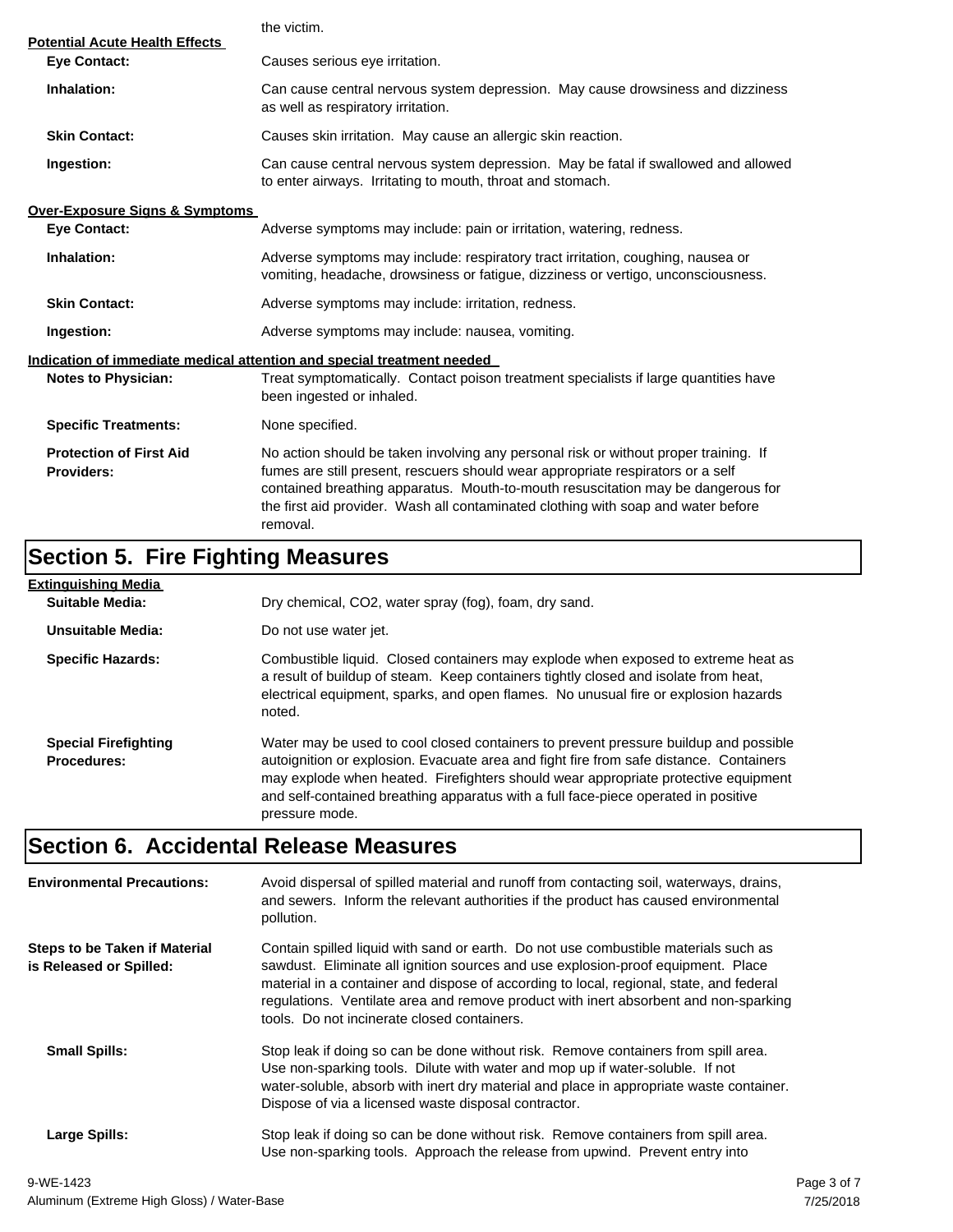sewers, waterways, basements, or confined areas. Wash spillages into an effluent treatment plant or proceed as follows: contain and collect spillage with inert absorbent materials and place in a container for disposal according to local regulations. Dispose of via a licensed waste disposal contractor. See Section 1 for emergency contact information and Section 13 for waste disposal.

# **Section 7. Handling and Storage**

| Handling: | Wash thoroughly after handling. Eating, drinking, and smoking should be prohibited in<br>areas where this material is handled, stored, and processed. Wash hands and face<br>before eating or drinking. Remove contaminated clothing and launder before reuse.<br>Use only with adequate ventilation. Follow all SDS and label precautions even after<br>container is emptied, as it may retain product residues. Avoid breathing fumes, vapors,<br>or mist. Avoid contact with eyes, skin, and clothing. |
|-----------|-----------------------------------------------------------------------------------------------------------------------------------------------------------------------------------------------------------------------------------------------------------------------------------------------------------------------------------------------------------------------------------------------------------------------------------------------------------------------------------------------------------|
| Storage:  | Store in a dry, cool, well ventilated place. Keep container tightly closed while not in<br>use. Isolate from heat, electrical equipment, sparks, and open flame. Do not store<br>above 120 degrees Fahrenheit. Protect from heat, moisture, and foreign materials.                                                                                                                                                                                                                                        |

#### **Section 8. Exposure Controls/Personal Protection**

| Chemical Name / CAS No<br>Ethylene Glycol Monobutyl<br>Ether<br>111-76-2<br>10 to 20%<br>Vapor Pressure: .11 kPa<br><b>Engineering Controls:</b> | <b>OSHA Exposure Limits</b><br>50 ppm                                                                                                                                                                                                                                                                                               | <b>ACGIH Exposure Limits</b><br>20 ppm<br>Use process enclosures, local exhaust ventilation, or other engineering controls to<br>keep worker exposure to airborne contaminants below any recommended or statutory<br>limits. The engineering controls also need to keep gas, vapor, or dust concentrations<br>below any lower explosive limits. Use explosion-proof ventilation equipment.                                                                                                                                                                                                                                                                                                                                                                                                    | <b>Other Exposure Limits</b> |
|--------------------------------------------------------------------------------------------------------------------------------------------------|-------------------------------------------------------------------------------------------------------------------------------------------------------------------------------------------------------------------------------------------------------------------------------------------------------------------------------------|-----------------------------------------------------------------------------------------------------------------------------------------------------------------------------------------------------------------------------------------------------------------------------------------------------------------------------------------------------------------------------------------------------------------------------------------------------------------------------------------------------------------------------------------------------------------------------------------------------------------------------------------------------------------------------------------------------------------------------------------------------------------------------------------------|------------------------------|
| <b>Environmental Controls:</b>                                                                                                                   | Emissions from ventilation or work process equipment should be checked to ensure<br>they comply with the requirements of environmental protection legislation. In some<br>cases, fume scrubbers, filters, and other engineering modifications to the process<br>equipment may be required to reduce emissions to acceptable levels. |                                                                                                                                                                                                                                                                                                                                                                                                                                                                                                                                                                                                                                                                                                                                                                                               |                              |
| <b>Respiratory Protection:</b>                                                                                                                   | adequate protection.                                                                                                                                                                                                                                                                                                                | Use a properly fitted, air-purifying or air-fed respirator complying with an approved<br>standard if a risk assessment indicates this is necessary. Respiratory protection<br>programs that meet OSHA 1910.134 and ANSI Z88.2 requirements must be followed<br>when workplace conditions warrant a respirator's use. A NIOSH/MSHA approved<br>respirator with an organic vapor cartridge may be permissible under circumstances<br>where airborne concentrations are expected to exceed exposure limits. Protection<br>provided by air purifying respirators is limited. Use a positive pressure, air supplied<br>respirator if there is any potential for an uncontrolled release, exposure levels are not<br>known, or in any circumstances where air purifying respirators may not provide |                              |
| <b>Skin Protection:</b>                                                                                                                          | used.                                                                                                                                                                                                                                                                                                                               | Use impervious, chemical resistant gloves to prevent prolonged skin contact and<br>absorption of material through the skin. Nitrile or neoprene gloves may afford<br>adequate protection. Personal protective equipment for the body should be selected<br>based on the task being performed and the risks involved, and should be approved by<br>a specialist before handling this product. Where there is a risk of ignition from static<br>electricity, wear anti-static protective clothing. For best protection, the clothing should<br>include anti-static boots, gloves, and overalls. Appropriate footwear should always be                                                                                                                                                           |                              |
| <b>Eye Protection:</b>                                                                                                                           | times to protect against splashes of liquids.                                                                                                                                                                                                                                                                                       | Safety eyewear, such as splash goggles or a full face shield, should be worn at all                                                                                                                                                                                                                                                                                                                                                                                                                                                                                                                                                                                                                                                                                                           |                              |
| <b>Hygienic Measures:</b>                                                                                                                        | contaminated clothing immediately and launder before reuse.                                                                                                                                                                                                                                                                         | Wash thoroughly with soap and water before eating, drinking, or smoking. Remove                                                                                                                                                                                                                                                                                                                                                                                                                                                                                                                                                                                                                                                                                                               |                              |

### **Section 9. Physical and Chemical Properties**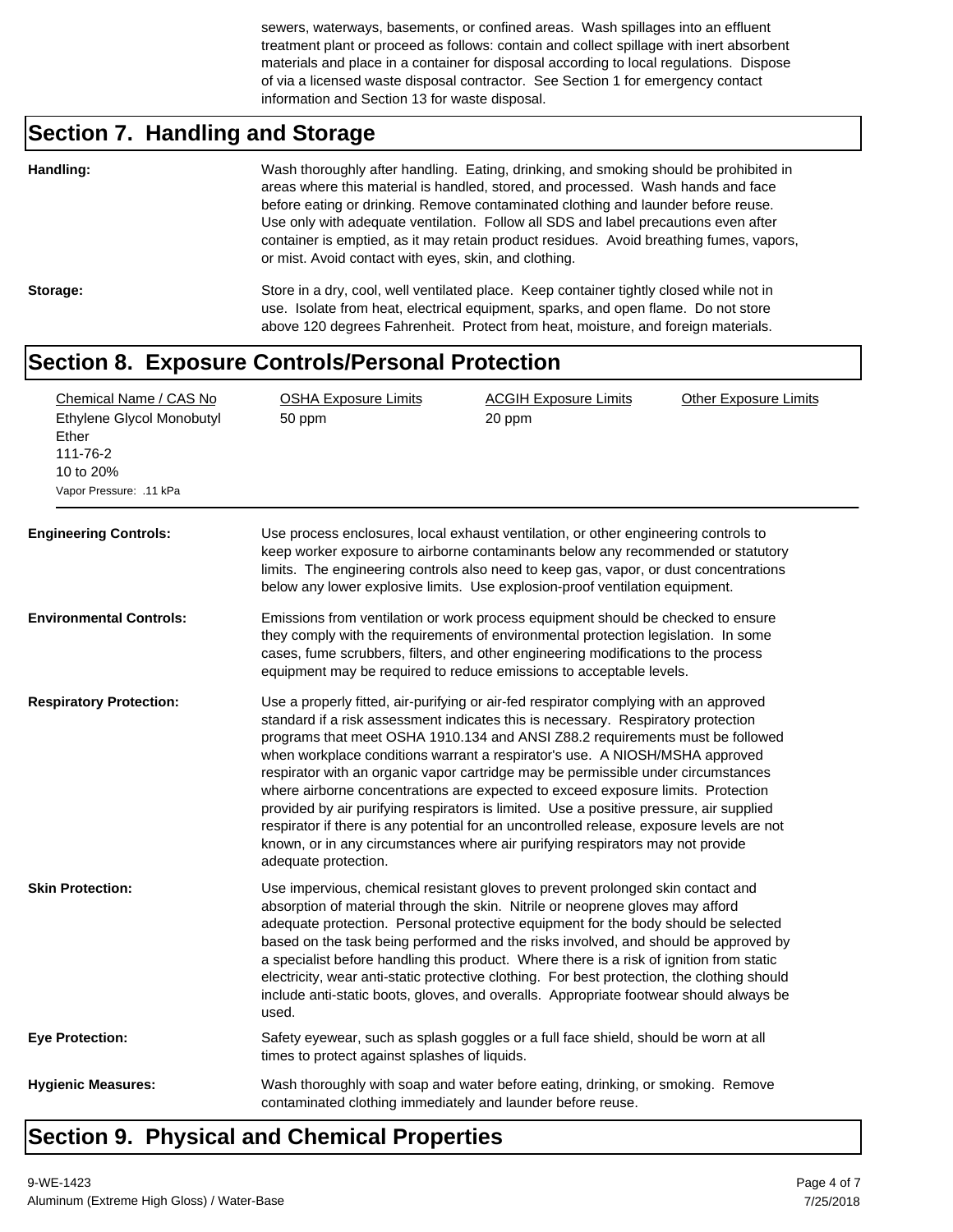| Physical State:           | Liquid                      |
|---------------------------|-----------------------------|
| Odor:                     | Solvent odor                |
|                           |                             |
| Vapor Density             | Heavier than air            |
| Vapor Density             | 3.96                        |
| Vapor Pressure            | 9 hPa                       |
| <b>Evaporation Rate</b>   | Slower than ether           |
| <b>Boiling Point</b>      | 171 C                       |
| Specific Gravity (SG)     | 1.054                       |
| Material VOC (Lb / Gal)   | 1.25                        |
| Material VOC $(g/L)$      | 150.11                      |
| Coating VOC (Lb/Gal)      | 2.83                        |
| Coating VOC (g/L)         | 338.65                      |
| Flash Point:              | 61 Celsius (142 Fahrenheit) |
| Autoignition:             | Not available               |
| LEL: L                    | 1.1%                        |
| UEL:                      | 10.6%                       |
| Partition Coefficient.    | Not available               |
| n-octanol/water:          |                             |
| Auto-ignition temperature | Not available               |

#### **Section 10. Stability and Reactivity**

| <b>Conditions to Avoid:</b>      | Avoid temperatures above 120 degrees Fahrenheit. Avoid all possible sources of<br>ignition. Do not pressurize, cut, weld, braze, drill, or expose containers to heat. Do not<br>allow vapor to accumulate in low or confined areas. Avoid contact with strong acid and<br>strong bases. |
|----------------------------------|-----------------------------------------------------------------------------------------------------------------------------------------------------------------------------------------------------------------------------------------------------------------------------------------|
| Incompatibility:                 | Incompatible with strong oxidizing agents.                                                                                                                                                                                                                                              |
| <b>Hazardous Decomposition:</b>  | By open flame, carbon monoxide and carbon dioxide. When heated to decomposition,<br>product emits acrid smoke and irritating fumes. Contains solvents which may form<br>carbon monoxide, carbon dioxide, and formaldehyde.                                                              |
| <b>Hazardous Polymerization:</b> | Will not occur under normal conditions.                                                                                                                                                                                                                                                 |
| Stability:                       | The product is stable.                                                                                                                                                                                                                                                                  |

#### **Section 11. Toxicological Information**

#### **Eye Contact: Skin Contact:** Prolonged or repeated skin contact may cause irritation. Allergic reactions are possible. **Inhalation:** Harmful if inhaled. High gas, vapor, mist, or dust concentrations may be harmful if inhaled. Avoid breathing fumes, spray, vapors, or mist. May cause headaches and dizziness. High vapor concentrations are irritating to the eyes, nose, throat, and lungs. Prolonged or excessive inhalation may cause respiratory tract irritation. **Ingestion:** Harmful or fatal if swallowed. Aspiration hazard if swallowed; can enter lungs and cause damage. **Chronic Hazards:** High concentrations may lead to central nervous system effects (drowsiness, dizziness, nausea, headaches, paralysis, burred vision) and damage. Reports have associated repeated and prolonged occupational overexposure to solvents with permanent brain and nervous system damage. Contains carbon black pigment. Chronic inflammation, lung fibrosis, and lung tumors have been observed in experimental tests involving rats exposed to excessive concentrations of carbon black and several insoluble dust particles for long periods of time. Tumors have not been observed in other species under similar circumstances. Epidemiological studies of North American workers show no evidence of clinically significant negative health **Effects of Over-Exposure** Causes serious eye irritation. 9-WE-1423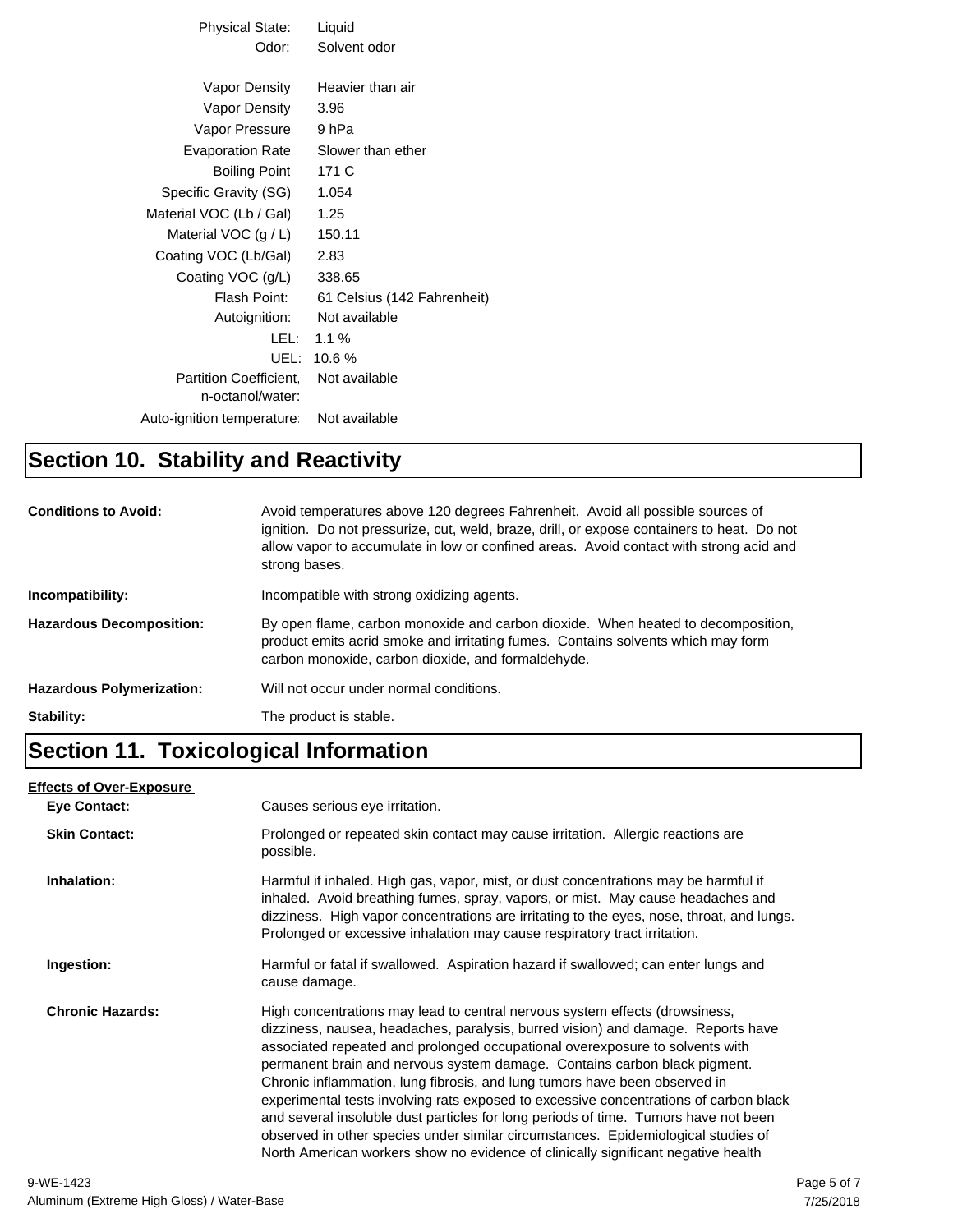|                                 | effects from occupational exposure to carbon black. Carbon black is listed as a Group<br>2B - Possibly Carcinogenic to Humans, by IARC and is proposed to be listed as A4 -<br>Not Classified as a Human Carcinogen by the American Conference of Governmental<br>Industrial Hygienists. Significant exposure is unlikely during typical application of this<br>product by roller or brush. Risk of overexposure depends on the duration and level of<br>exposure to dust from such processes as repeated sanding of dried surfaces, or<br>inhalation of spray mist, and the actual concentration of carbon black in the product<br>formula.                                                                                                        |
|---------------------------------|-----------------------------------------------------------------------------------------------------------------------------------------------------------------------------------------------------------------------------------------------------------------------------------------------------------------------------------------------------------------------------------------------------------------------------------------------------------------------------------------------------------------------------------------------------------------------------------------------------------------------------------------------------------------------------------------------------------------------------------------------------|
| <b>Primary Routes of Entry:</b> | Product contains titanium dioxide, which is listed as a Group 2B - Possibly<br>Carcinogenic to Humans by IARC. No significant exposure to titanium dioxide is<br>anticipated while using this product, in which titanium dioxide is bound to other<br>materials including resin and other pigments, during brush or rolling application.<br>Overexposure risks depend on duration and level of exposure to dust, such as from<br>repeated sanding of this product's dried film, or inhalation of spray mist, and the actual<br>concentration of titanium dioxide in the product formula. For additional information,<br>refer to IARC Monograph, Volume 93, 2010.<br>Eye contact, ingestion, inhalation, absorption through the skin, skin contact. |
| <b>Acute Toxicity Values:</b>   | Acute effects of this product have not been tested. Available data on individual<br>components, if any, will be listed below.                                                                                                                                                                                                                                                                                                                                                                                                                                                                                                                                                                                                                       |

#### **Section 12. Ecological Information**

| Product is a mixture of listed components.<br><b>Ecological Information:</b> |  |
|------------------------------------------------------------------------------|--|
|------------------------------------------------------------------------------|--|

#### **Section 13. Disposal Information**

**Disposal Considerations:** The generation of waste should be avoided or minimized wherever possible. Disposal of this product, solutions, and any by-products should at all times comply with relevant environmental protection regulations and waste disposal regulations, in addition to any local or regional restrictions which may be in effect. Surplus and non-recyclable products should be disposed of via a licensed waste disposal contractor. Waste should not be disposed of untreated to the sewer unless fully compliant with the requirements of all authorities with jurisdiction. Waste packaging should be recycled whenever possible. Incineration or landfill should only be considered when recycling is not feasible. Take care when handling empty containers as they may retain some residual product. Vapor from residue may create a flammable or explosive atmosphere within the used container. Do not expose empty containers to heat or sparks, and do not weld, cut, or grind used containers unless they have been thoroughly cleaned. Avoid contact of spilled material with soil, waterways, drains, and sewer systems.

#### **Section 14. Transport Information**

|                                | Domestic (US DOT)                                                                                                                                                                                                                                                                                                                                                                                                                                                                                             | International (IMDG)     | Air (IATA)    | Canada (TDG)             |
|--------------------------------|---------------------------------------------------------------------------------------------------------------------------------------------------------------------------------------------------------------------------------------------------------------------------------------------------------------------------------------------------------------------------------------------------------------------------------------------------------------------------------------------------------------|--------------------------|---------------|--------------------------|
| <b>UN Number:</b>              | Not Regulated                                                                                                                                                                                                                                                                                                                                                                                                                                                                                                 | Not Regulated            | Not Regulated | Not Regulated            |
| <b>UN Shipping Name:</b>       |                                                                                                                                                                                                                                                                                                                                                                                                                                                                                                               |                          |               |                          |
| <b>Hazard Class:</b>           |                                                                                                                                                                                                                                                                                                                                                                                                                                                                                                               | $\overline{\phantom{0}}$ |               | -                        |
| <b>Packing Group:</b>          |                                                                                                                                                                                                                                                                                                                                                                                                                                                                                                               | $\overline{\phantom{a}}$ |               | $\overline{\phantom{0}}$ |
| <b>Limited Quantity:</b>       |                                                                                                                                                                                                                                                                                                                                                                                                                                                                                                               |                          |               |                          |
| <b>Special Considerations:</b> | The presence of a shipping description for a particular mode of transport does not<br>indicate that the product is packaged suitably for that mode of transport. All packaging<br>should be reviewed for suitability prior to shipment, so that compliance with applicable<br>$\sim$ . The contract of the contract of the contract of the contract of the contract of the contract of the contract of the contract of the contract of the contract of the contract of the contract of the contract of the co |                          |               |                          |

regulations can be ensured. Compliance with all applicable regulations is the sole responsibility of the person offering the product for transport. Persons loading and unloading dangerous goods should be trained in all the risks associated with the substances at hand, and on all actions to be taken in case of an emergency situation.